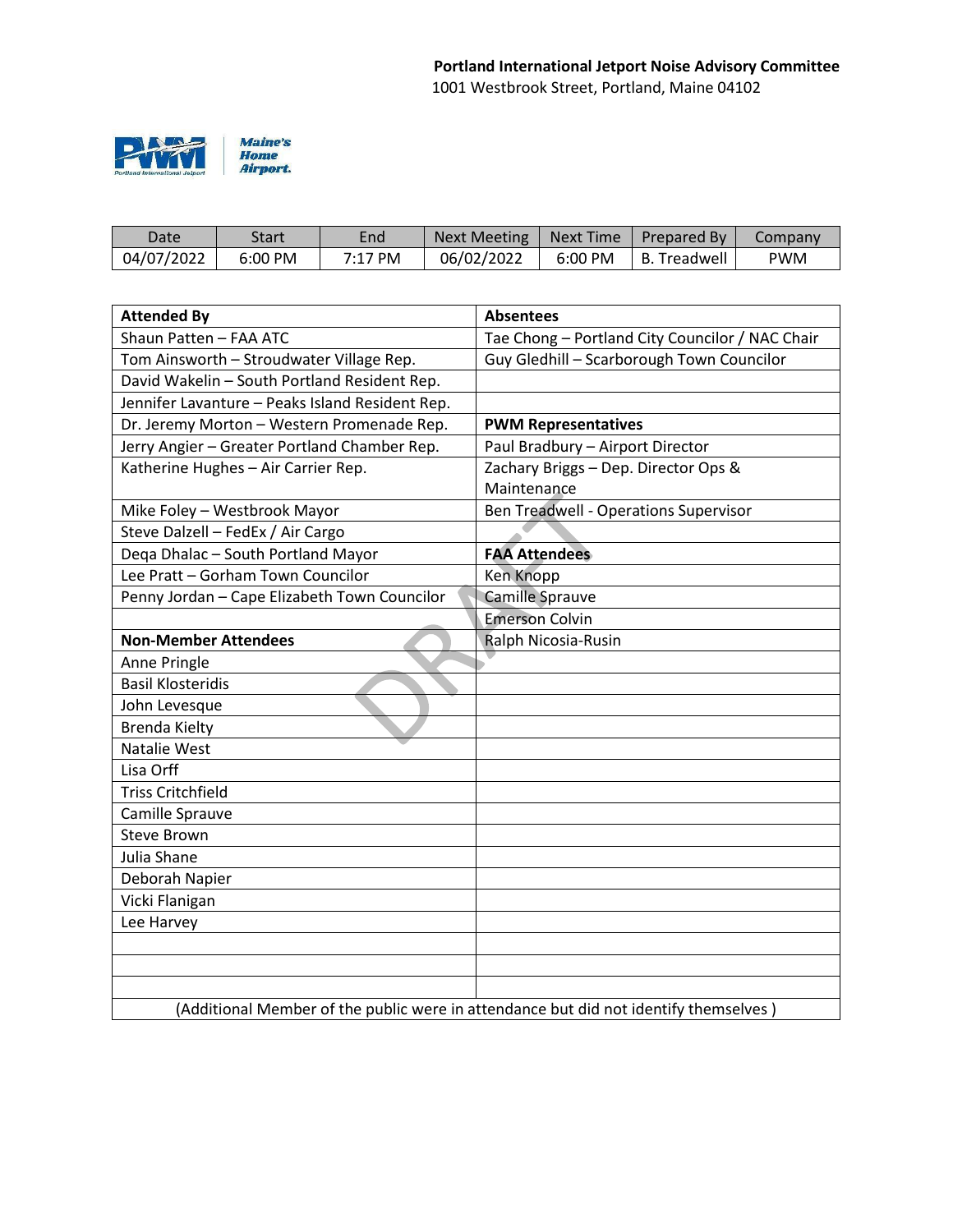#### **1. Welcome / Hybrid - Zoom Meeting Information / Process**

- Paul Bradbury took a moment to mention that Jerry Angier is stepping down as member of NAC. Initiated round of applause and acknowledgement for over 2 decades of service. Mr. Bradbury offered appreciation in recognition of decades of service to Portland International Jetport Noise Advisory Committee.
- Mayor Foley welcomed all members and guests and advised the meeting would start with opening comments from the public. Paul Bradbury and Mayor Foley described the Zoom format and the features available for questions, limited to 3 minutes.

## **2. Opening Comments**

- A 15-minute comment period was made available to the public. There were five public comments and they were from Basil Klosteridis, Anne Pringle, John Levesque, Brenda Kielty and Natalie West.
	- **1.** Basil Klosteridis advised he is a year-round resident on Peaks Island and is the Chair of the Peaks Island Flight Committee adopted by Peaks Island Council. The Committee has been working with the Diamond Islands the Western Prom and concerned residents from South Portland regarding untenable noise experienced on Peaks Island. Submitted proposals to Paul and NAC - options where flights are moved over water at every opportunity. Asked for consideration. Can no longer accept flight paths over top of the islands. Flight path has changed and he is not happy with flights overhead. Working to make a change to this. Thank you for consideration.
	- **2.** Anne Pringle introduced herself as the President of Western Prom Neighborhood Association and a Portland resident for 47 years. Ms. Pringle spoke in favor of the proposal that Basil Klosteridis mentioned that is to be discussed later in the meeting. Ms. Pringle commented that whether or not diversions are reported to the complaint line the process is putting the burden on residents to lodge the complaint. Ms. Pringle reported more complaints in the last 12 months than at any time in the last decade and commented that she has personally reported flights with low altitude within a block of her residence in clear weather. Ms. Pringle believes airlines must be held accountable for using approved flight paths except when weather is a legitimate factor. She appreciates the convenience of the Jetport and fully subscribes to balance between neighborhoods and airlines but believes the relationship is out of balance with too much emphasis placed on what the airlines will accept. She asked for the committee to consider the proposals favorably and for Paul to send them to the FAA for expedited consideration. Ms. Pringle said the most recent proposal is dated April 5 and that the language can be adjusted if required (offered to work with Paul on the wording). Ms. Pringle again commented about changing the monitoring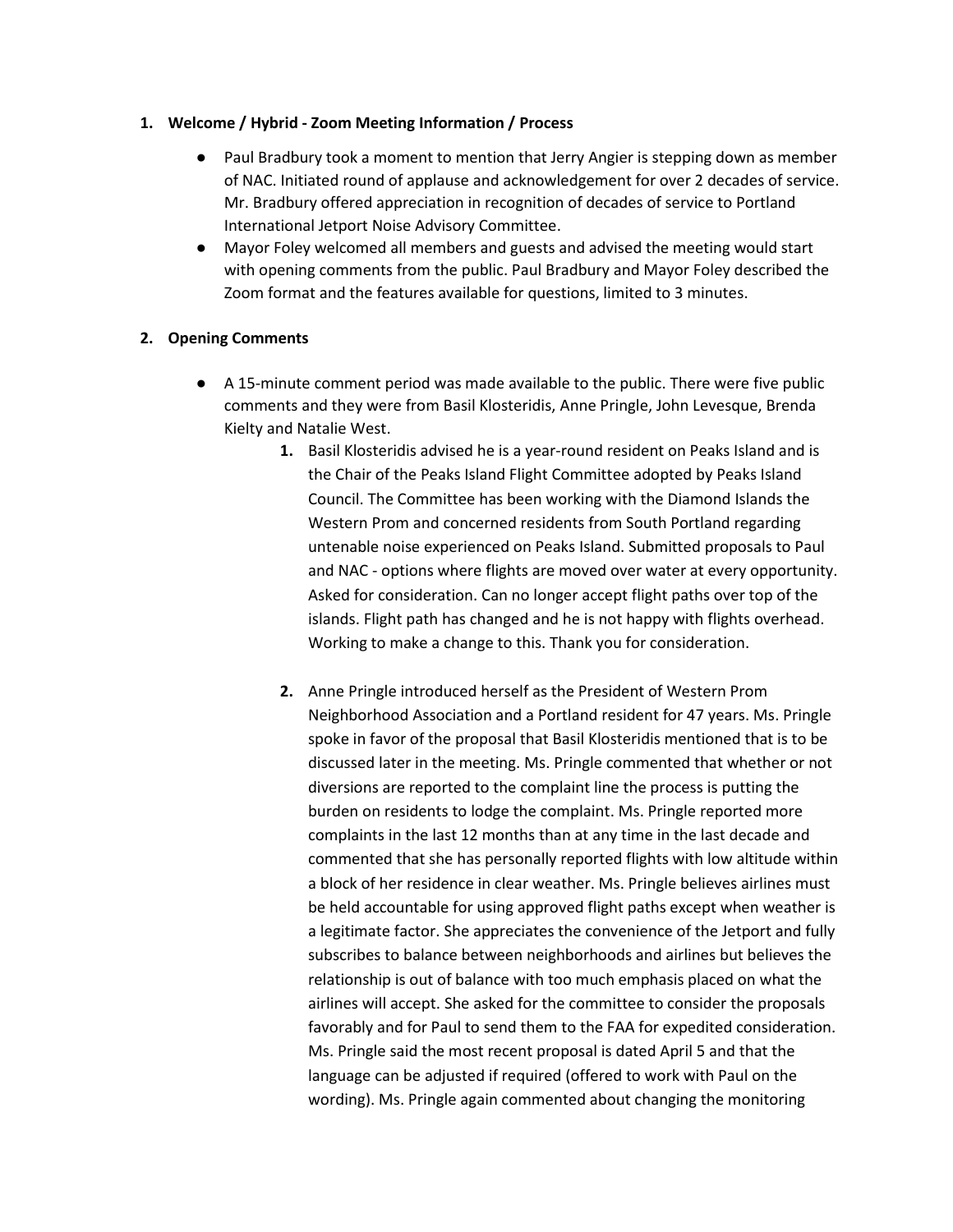system to remove the burden from residents and placing it on the Jetport (to evaluate deviations on a monthly basis).

- 3. John Levesque introduced himself as a resident in South Portland and commented on how the NAC group operates as a community round table that includes all affected and involved communities (including PWM, FAA and airlines). Mr. Levesque said he is concerned about losing focus on the bigger picture - the updated Federal Aviation Regulation Part 150 and Part 161. Mr. Levesque said there are 2 noise abatement measures to call out individually. NA 1 states PWM should try to optimize flights over the Fore river (for arrivals and departures) using GPS based RNAV procedures. A comment was made that it was developed as a departure but not done as arrivals. Over the past 2 years Southwest has taken the lead in creating a RNAV special (FAA said was safer than HVA) and PWM said they expected other airlines to sign on as they applied this technology. NA 2 stated that the airport was to increase departures for RWY 11 and increase arrivals for RWY 29 over Fore River. Focus on HVA compliance. Only way to do this is through data collection and analysis which requires tracking of all planes that deviate from the designated approach. Mr. Levesque said that as we advocate for our groups we need to avoid any change that will help one neighborhood at the expense of another. As a South Portland resident Mr. Levesque said he supports the efforts to route arriving and departing planes over the water adding "that's the way the planes should fly". Mr. Levesque said we all need to work together as a region for this and stated all communities need equal representation and that all proposals need to be reviewed in a timely manner by all communities before any kind of voting.
- 4. Brenda Kielty introduced herself as a Portland resident and as a first-time participant in the NAC. Ms. Kielty said she appreciates the hard work in balancing all competing interests and understands we are having a major construction project and flight paths will be altered for a period of time starting in April. Ms. Kielty said she lives on the final approach to RWY 18 and generally doesn't have a problem with it, adding she is a big supporter of general aviation and loves watching smaller planes coming and going. Ms. Kielty expressed concern about the impact on her neighborhood of all traffic being diverted to this path, especially early morning and late evening arrivals/departures. Ms. Kielty acknowledged she is behind the curve and not working with full information on the construction project and is hoping there will be some conversation about this tonight, referring to a mailer dated March 25. Ms. Kielty said it sounded positive and upbeat, but her problem was the description saying 'it would cause a little extra noise', and asked if it's the position of the airport that diverting all flights a day to RWY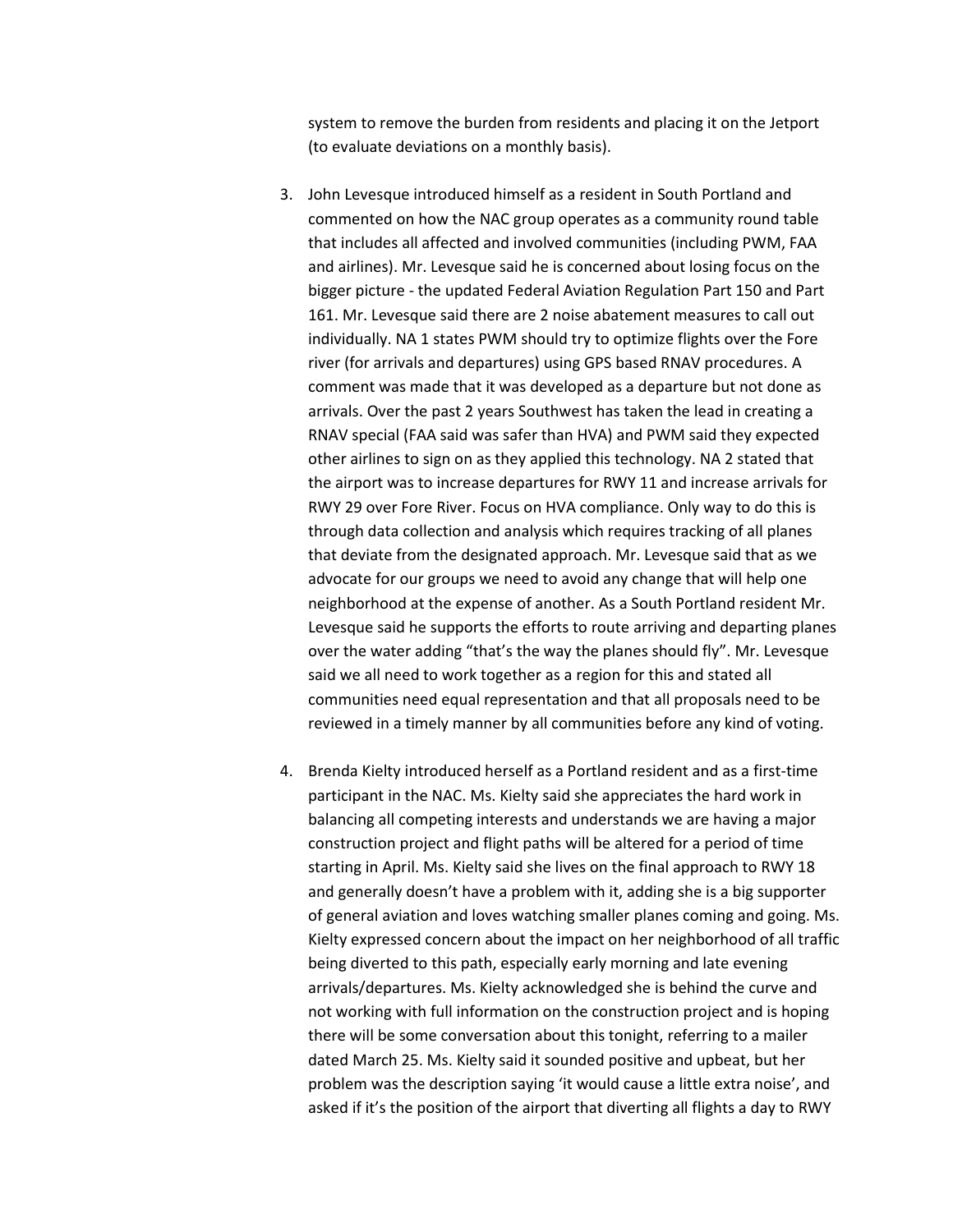18 will only cause a little extra noise? Ms. Kielty said she imagines this will be very impactful and wants to understand what level of disruption there will be, and if there will be any recourse for residents who are negatively impacted? Ms. Kielty said that she is aware of the complaint line as a data point but doesn't believe this is going to change anything and was wanting to hear more information.

Paul Bradbury commented saying this is Agenda item 6A and this will be discussed during the meeting this evening.

5. Natalie West introduced herself and echoed some of the comments made by a neighbor from South Portland. Ms. West asked if the committee could post the NAC agenda on the internet ahead of the meeting, advising she can see how to join this call etc., but did not see an agenda. Ms. West believes citizens have the right to see the agenda in advance and requested the Jetport consider making that change. Ms. West also emphasized that decision making should be based on data, and as a South Portland resident she supports efforts to route arriving/departing planes over water, stating 'that's where the planes should fly' and adding that she supports minor revisions to RNA and HVA so that the routes go entirely over water. Ms. West also said she believes they need to compile more data from flights that are arriving/departing using instrument landing systems (instead of RNAV and HVA) and acknowledges there are some conditions where it is justified but other conditions in which there's no reason for it. Ms. West asked if there is data that includes information about wind direction and intensity. Mr. Bradbury advised the data is available now. Ms. West requested that the Jetport use this date now to look at the data points that use the ILS and if certain flights/airlines are not following existing protocols let's come up with a plan of actions to stop the deviations. Ms. West gave an example of the early morning FedEx flight, asking why it uses ILS on clear mornings when there's no wind. Ms. West thanked the NAC for the good work being done.

Mayor Foley commented that the agenda is posted on the website and emailed out to a number of interested parties. Mr. Bradbury advised that the NAC information is on the City of Portland calendar and that the agenda is also posted there and is made publicly available. Mr. Bradbury commented that the agenda is not currently posted on the Portland Jetport's Noise Abatement Page but this will be done in the future, moving forward.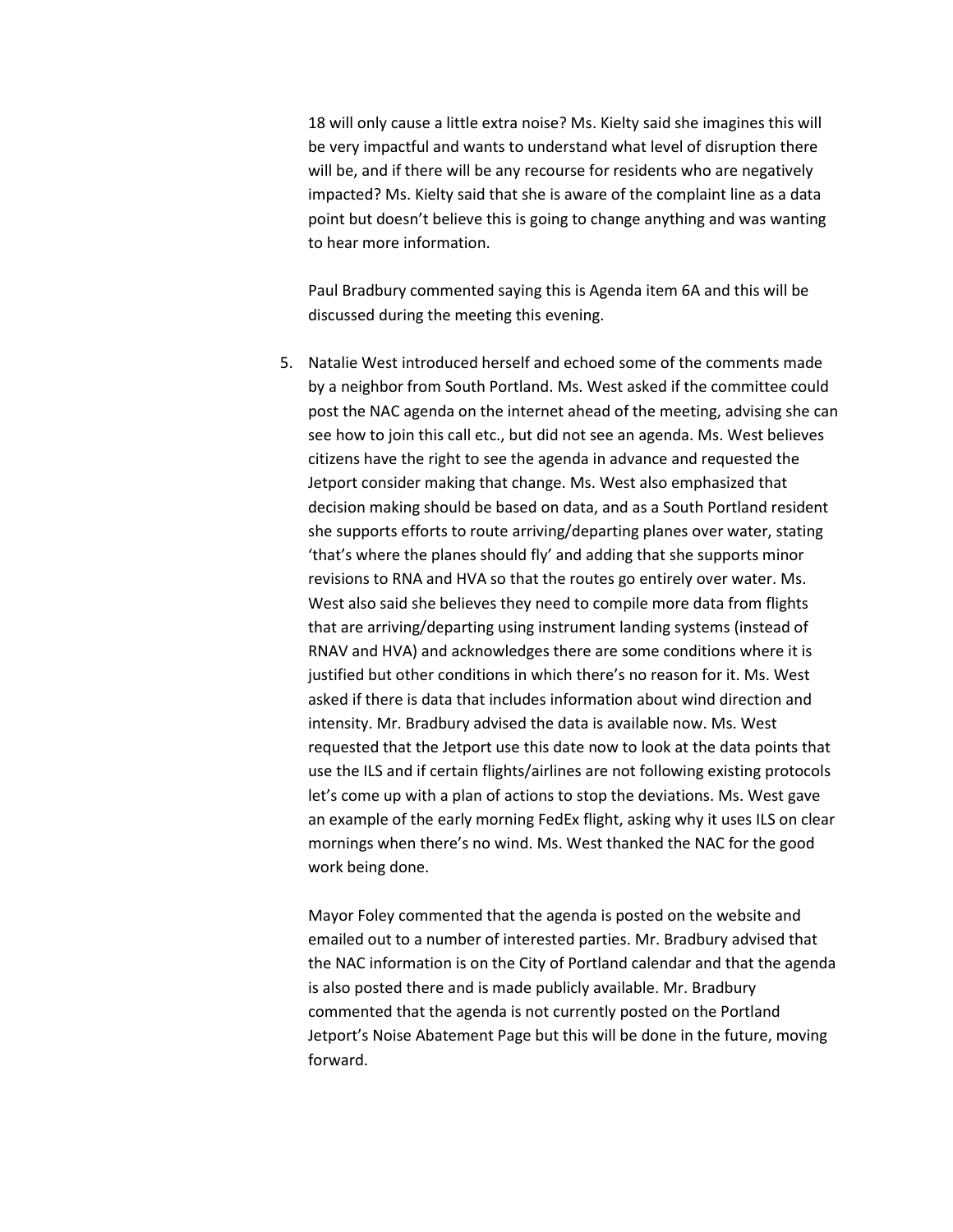### **3. Approval of Minutes**

- A motion to approve the previous meeting's minutes dated February 3, 2022 was made by Mayor Foley. There were no objections.
- Mr. Bradbury introduced a number of FAA members participating in the meeting:
	- o Ken Knopp, NE Deputy Administrator
	- o Camille Sprauve, Acting Community Engagement Officer
	- o Emerson Colvin, Airspace and Procedures Specialist
	- o Ralph Nicosia-Rusin, Airport Capacity planner

## **4. Jetport Operating Statistics: Passenger volumes, capacity, # operations, and COVID Impact.**

- Mr. Bradbury spoke briefly on some of the Jetport's operating statistics.
	- o Steady decline in March 2020 and then back up to almost pre-2019 levels during April school break in 2021 (leisure recovery). Mention of COVID restrictions being removed prior to Memorial Day weekend in 2021 which saw an increase in traffic and peaks from 4th July weekend to October 29 (end of tourist season and also the rise of Omicron variant).
	- o PWM has trailed the national recovery throughout our seasonal low first quarter. The Jetport was down -35.75% in January which was behind the national average of -25.60%. For February the Jetport was down -21.67% against the nation average of -19.03% and for March the Jetport was down - 16.5% compared to the nation average of -12.5%.
	- o Mr. Bradbury discussed the 2022 seat capacity and discussed the number of seats sold in January and February 2022 vs 2021 (figures show an increase). Mr. Bradbury advised that forward capacity for the next 6 months is up 12.20% compared to last year and up 7.46% compared to 2019 (benchmark).
	- o Mr. Bradbury indicated that July 2022 will be the highest number of seats available for all time (160,366). Also discussed August 2022, June 2022 and September 2022 are listed in the Top 10 of all-time capacity.
	- o Mr. Bradbury talked about up-gauging and discussed how the passenger numbers are increasing but the number of operations is continuing to trend downwards. May 1 - September 30, 2022 seat capacity is up 7.4% but on a - 1.68% reduction of operations. Mr. Bradbury advised this means moving more people on fewer, larger, quieter aircraft.

## **5. Noise Data: Noise Report Tabulations Through February 2022 / Runway Preference**

● Mr. Bradbury advised that the statistics are sent out to the committee and the community on a monthly basis. Data is compiled by Zach and Operations.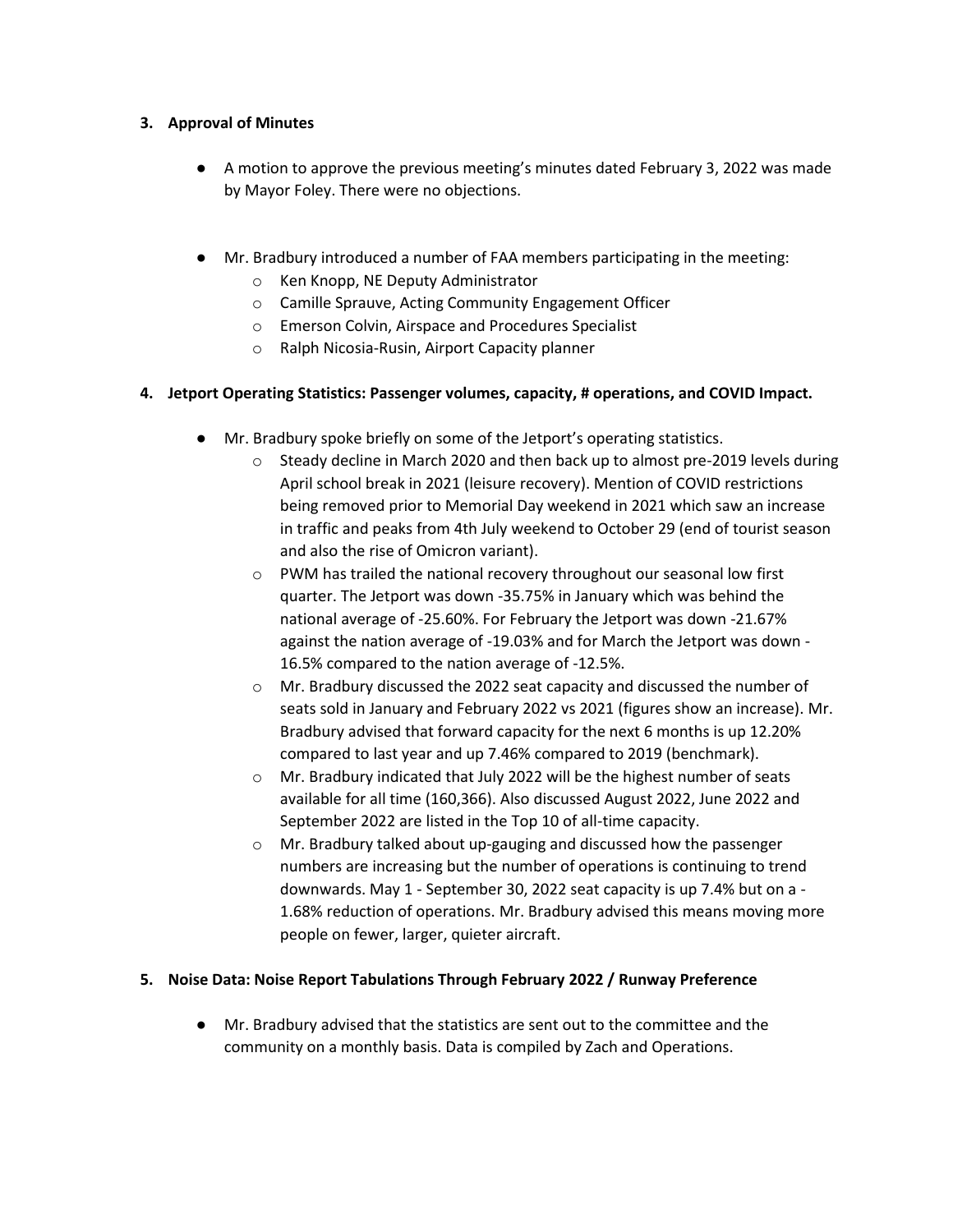- Mr. Bradbury highlighted the total number of reporters for the 2022 year to date column (24) and advised that this number represents unique callers for the two combined months.
- $\bullet$  Mr. Bradbury discussed the total number of complaints since January 1st (323) and the breakdown of reports by neighborhood -

|         | Peaks Island 87.3% (282)                                                   | Portland 5.9% (19)     |  |  |
|---------|----------------------------------------------------------------------------|------------------------|--|--|
|         | South Portland 6.2% (20)                                                   | 'Other' 0.6% (2)       |  |  |
| $\circ$ | Breakdown of reports by callers (total of 24) -                            |                        |  |  |
|         | Portland 45.8% (11)                                                        | South Portland 25% (6) |  |  |
|         | Peaks Island 20.8% (5)                                                     | 'Other' 8.3% (2)       |  |  |
|         | *Figures collected via Vector public portal, voicemail and online web form |                        |  |  |
| $\circ$ | Noise reports by type of operations:                                       |                        |  |  |
|         | Arrival: 16.7% (54)                                                        |                        |  |  |
|         |                                                                            |                        |  |  |

Departure: 3.4% (11) Unknown: 63.8% (206) Not Answered: 16.1% (52)

Total Arrivals - 100% (803)

- Mr. Bradbury advised the primary runway (11/29) was used for 86% of operations in January and 88% of operations in February. The primary runway (11/29) was used by FedEx / Wiggins for 49% of operations in January and 71% of operations in February.
- Mr. Bradbury discussed the community statistics highlighting the runway preferences for February, with a breakdown of arrivals and departures using runway 11/29 during regular hours of operations and also highlighting the noise sensitive hours (10pm - 7am).

Note: Figures shown for communities may include flights over multiple locations during arrival/departure depending on the route the aircraft has taken.

| $\circ$ |                                    | Runway preference for All February Arrivals: |                            |  |  |  |
|---------|------------------------------------|----------------------------------------------|----------------------------|--|--|--|
|         | Over South Portland - 48.57% (390) | Over Portland/West End - 0% (0)              |                            |  |  |  |
|         | Over Peaks Island 13.33% (107)     |                                              | Over Little Diamond 1% (8) |  |  |  |
|         | Over Falmouth 0.12% (1)            |                                              |                            |  |  |  |
|         | From West - 28% (226)              |                                              | From East - 72% (577)      |  |  |  |

- Representative Wakelin raised a suggestion to change the reporting procedure. Moving it from being a complaint system to a reporting system when aircraft are not following the correct arrival path. Representative Wakelin said that the number of callers is irrelevant as it doesn't capture the frequency of flights deviating from when they could have taken off/landed over water. Come up with a procedure that determines if the route over water was taken or not. Mr. Bradbury advised we are doing this and it will be referred to in an upcoming slide. Mr. Bradbury spoke to the online system and advised it is useful for picking up discrepancies. Mr. Bradbury advised the new reports are being sent out monthly to anyone who would like to receive them.
- Mr. Bradbury continued to discuss Runway preference noise date for February arrivals and departures, commenting that South Portland has 48.6% of arrivals (390 flights). A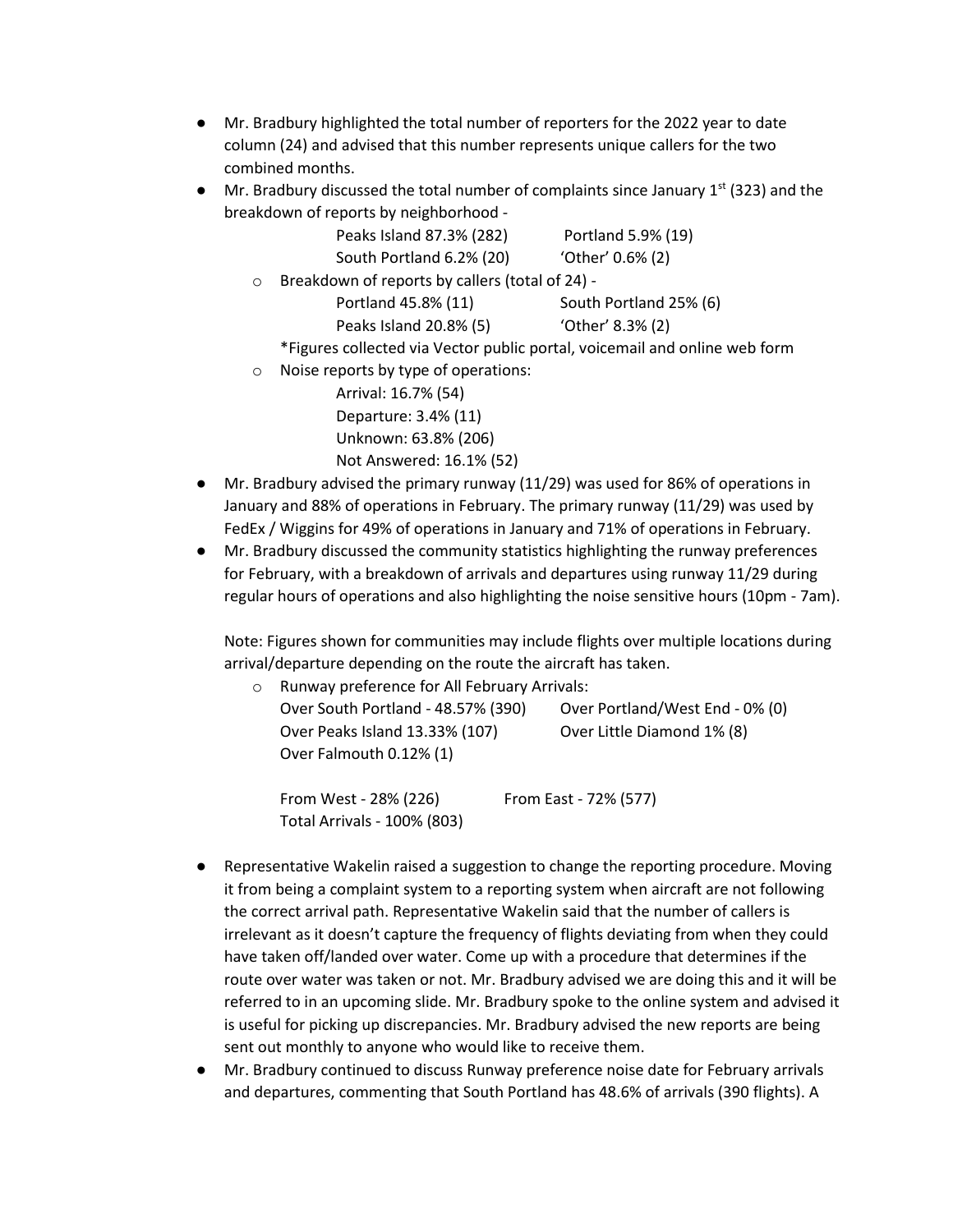comment was made about prevailing winds and how this had a direct impact on the flight paths being used.

- Mr. Bradbury discussed the Harbor Visual Approach compliance for a week in February which was 74% for the week, with some days being restricted due to weather conditions. Mr. Bradbury talked about the new GPS waypoints to see if this will tighten the pattern of the HVA (bringing planes further south to prevent them from flying over Peaks and being a little further south).
- Mr. Bradbury spoke about noise compliance between 10pm and 7am. The weekly average is 69% (some days higher compliance than others). Mr. Bradbury spoke about patterns being created in the evening before the tower closes. Mr. Shaun Patten advised that if a pattern is established upon takeoff, the aircraft will usually continue with it, but from 10pm onwards the preference is always to land from the west. Mr. Patten acknowledged there's some work to be done on this, and he is working with his team to focus on increasing the number of late-night arrivals to land from the west.
- Tom Ainsworth made a request to Steve Dalzell (FedEx/Wiggins) regarding the use of RWY 18/36 during noise sensitive hours. Steve commented that they can work with Wiggins but would require more information about when RWY 11/29 is not being used and the weather conditions at that time. Mr. Dalzell asked if they can be provided with this information so they can check whether the cause is pilot preference or due to safety issues and concerns. Mr. Bradbury also commented on the smaller aircraft needing to use whatever runway that the prevailing winds dictate. Steve also commented on a high turnover of pilots this season and mentioned that the newer pilots need to build up their experience to land in stronger wind conditions.
- Mr. Bradbury continued to discuss the Noise Date for RWY 11 departures for February (early north/south). Mr. Bradbury discussed the 'gates' in Vector and how we have the technology to track any aircraft that are deviating early north (0.62%) or south (1.24%). Mr. Patten spoke to one of the early north departures and mentioned gusting winds. Mr. Patten said that he will continue to work with his team and the Jetport to analyze these departures to determine the causes.

# **6. Old Business Item A: Airfield construction planned for spring 2022: Rehabilitation of Runway 11/29. Project requires an eight-week closure of Runway 11/29 scheduled from April 18 – June 13, 2022. We will review the project schedule, impact, and community outreach campaign.**

- Mr Bradbury introduced the upcoming construction plan for RWY 11/29. Almost \$14 million cost, 27.5 acres of pavement removal, 34,000 tons of asphalt, 501 new lights and almost 20 miles of electrical wire. The planned construction is to take place over 56 days, so it is expected to move along very quickly.
- Mr Bradbury discussed the overnight closure of both runways for 29 nights during the construction process, and that this is in part due to the NAC's actions. The airport will be entirely closed on these nights from 10:30pm until 5:45am. During these closures, work will be completed on the runway intersections of RWY 11/29 and RWY 18/36.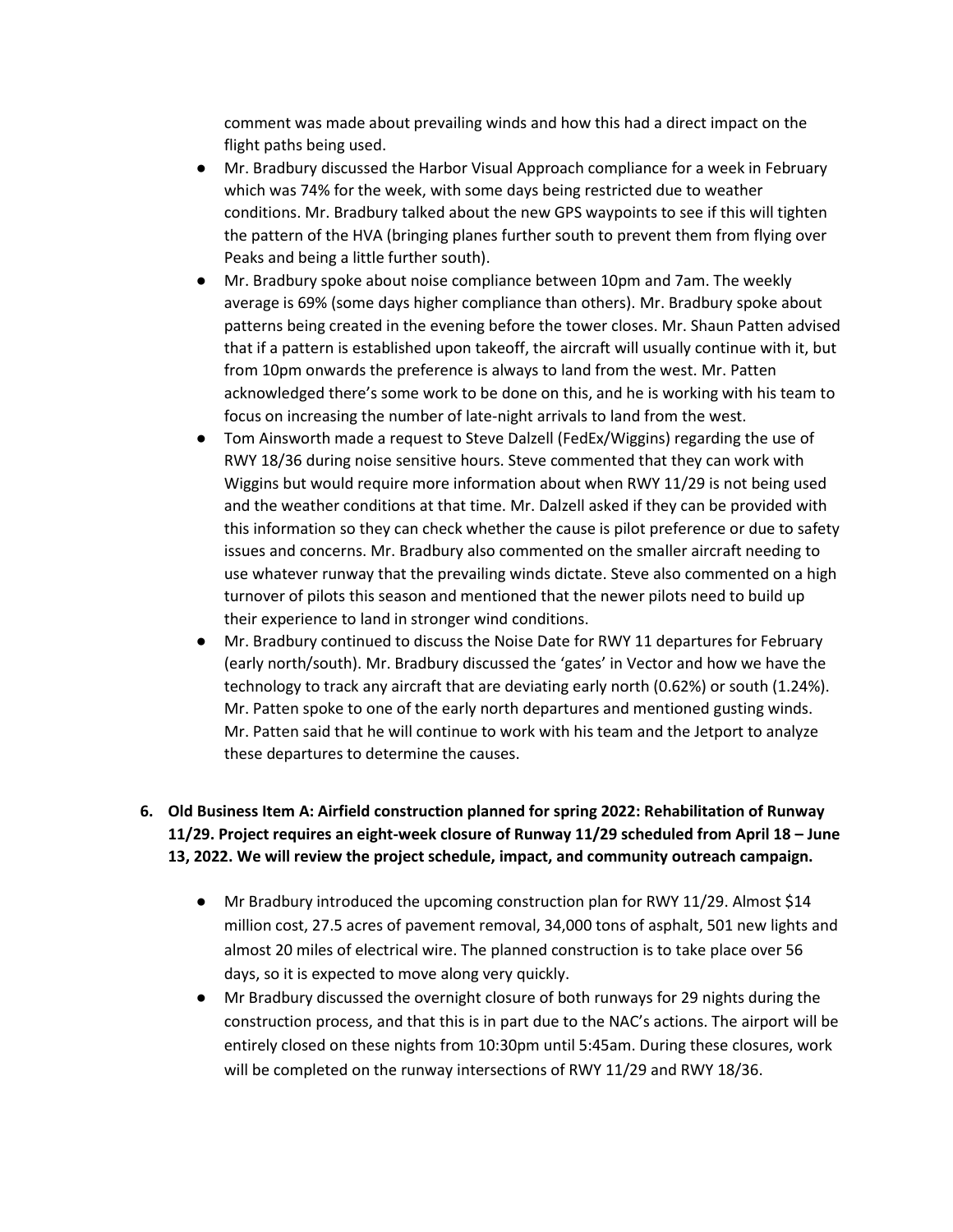- Jerry Angier asked if this information could be distributed to the print media and general media. Mr. Bradbury advised this has already been done, and that the Jetport will continue to do this. The community outreach so far has been via newspaper, tv & radio, direct mailers and with a dedicated website. Mr. Bradbury highlighted the households on a map of Portland who have received a copy of the mailout flier. Mr. Bradbury mentioned there was a mention in the 'Letter to The Editor' section of the Portland Press Herald recently.
- Mr. Bradbury noted the NAC and commented that the flier and outreach was done in large part due to the assistance and support of this committee.
- Jerry Angier asked if the Portland Press would be able to place something on the front page on their paper on the day the runway closure commences. Mayor Foley and Paul Bradbury advised they don't have control over what is published but they will certainly be making that request.
- Tom Ainsworth asked when the 29 nighttime closures will be occurring, and asked if this information could be published to the community. Mr. Bradbury referenced a table showing the timeline for the construction that includes the night time closures occurring from May 9th to June 6th.

# **Old Business Item B: Review comments submitted in response to FAA's January 12, 2022 release of draft Advisory Circular (AC) 150/5020-1A, "Noise Control and Compatibility Planning for Airports."**

- Mr. Bradbury discussed the public comment letter sent to the FAA in response to the FAA's Draft Advisory Circular (AC) 150/5020-1A. Mr. Bradbury read through the letter that was drafted, thanked the subcommittee who worked on the draft letter and thanked Zachary Briggs for submitting it to the FAA. Mr. Bradbury also referenced the confirmation receipt that was received from the FAA.
- Mr. Bradbury commented that the Jetport appreciates the feedback from the committee and the community.
- **7. New Business Item A: The NAC will review a proposal for flight path modifications to the HSKL THREE and NUBLE FOUR RNAV departures as well as the RNAV Visual Special Approach. The proposal was submitted by the following groups: Peaks Island Council – Flight Path Committee, Little Diamond Island Association, and the Western Promenade Neighborhood Association.**
	- Mr. Bradbury opened the discussion on the proposal for flight path modifications. Mr. Bradbury commented that the NAC has not had a substantial amount of time to review the proposal and that tonight's meeting is aimed for discussion on the proposal rather than making any decisions. Mr. Bradbury advised that he would like the committee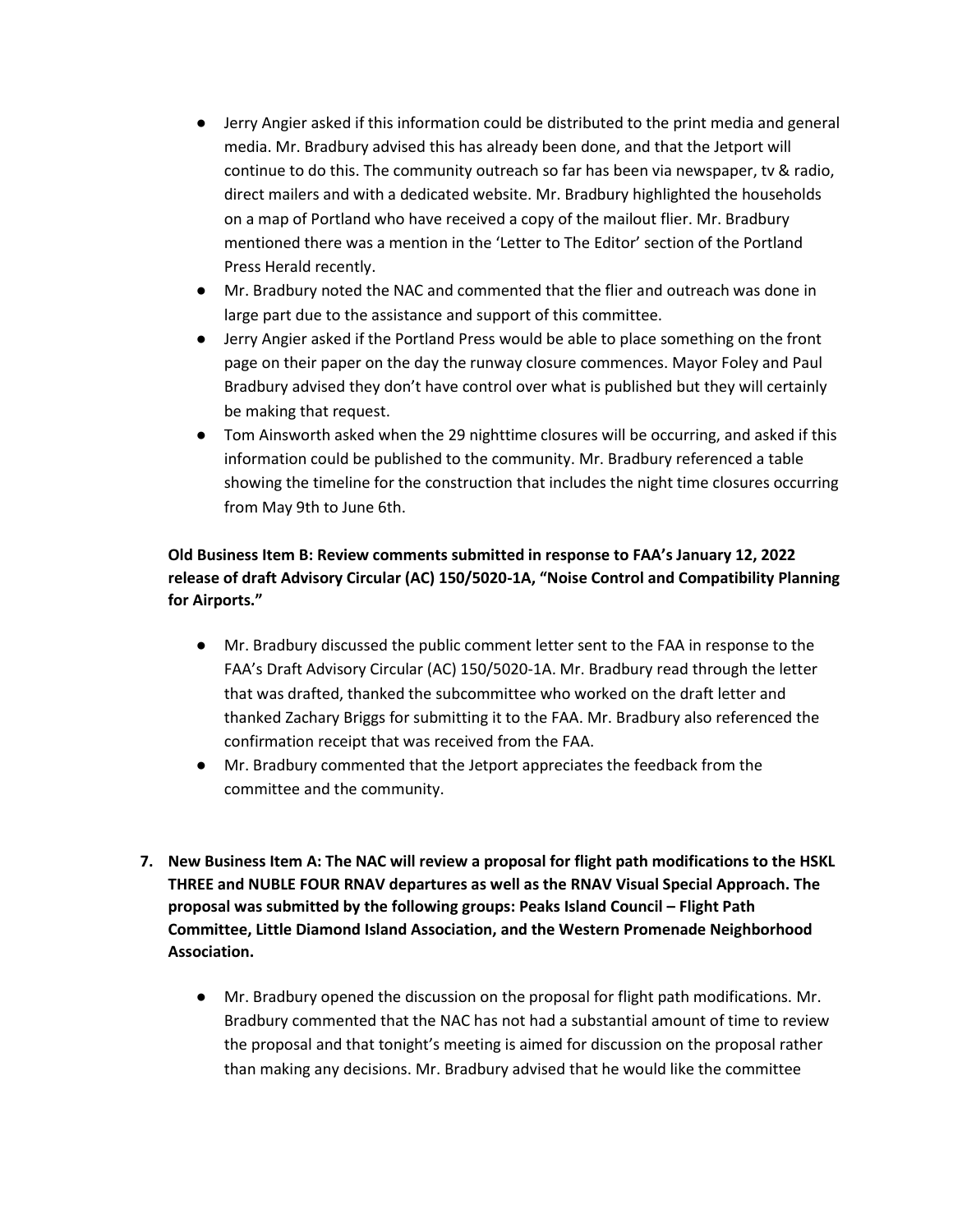members to have time to digest the proposal and added that some of the points in the proposal are moot in the short term, due to the Runway Construction Project.

- Mr. Bradbury acknowledged the groups who have put this proposal together and thanked them for working together. Mr. Bradbury advised any group is welcome to add comments or input on the proposal and added that groups should be coming through their representatives to the NAC.
- Mr. Bradbury reiterated that agenda items need to come from committee members, so it's important that community members and groups funnel their requests through their local representatives.
- David Wakelin commented that South Portland was not involved in the drafting of the proposal but appreciates the work that has gone into it. Mr. Wakelin said that on behalf of South Portland, he believes they need to spend more time digesting the proposal arrival changes, departure changes, deviation issues. Mr. Wakelin said that South Portland is in agreement with the groups who wrote the proposal in that as much as possible, landings and departures should take place over the water (with the exception of going west). Mr. Wakelin made a motion to set up a sub-committee to review this matter and to present it back to the full committee at the next meeting (June 2nd). Tom Ainsworth seconded the motion.
- Representative Morton noted there is agreement among NAC members for the proposal.
- Mr. Bradbury commented that similar changes have been requested in the past, but commented that request number 2 in the proposal suggests that aircraft don't start turning east or west until over water and a point midway between Falmouth and Chebeague Island. Mr. Bradbury commented on a previous conversation with Southwest where it was identified that this proposal adds an extra 4 nautical miles in the wrong direction, and multiplied by a thousand flights this option is not feasible for them (time, money and fuel).
- Mr. Bradbury commented on the existing request for the RNP revision with the FAA and said the Jetport will work with the FAA once they are ready to work on the procedures. Mayor Foley commented that the current queue with the FAA is long due to delays with COVID.
- Mr. Bradbury commented that they have currently requested to keep traffic north of Peaks Island and over Hussey Sound. This request may/may not be possible and is something the FAA will look at when they review the procedures. Mr. Shaun Patten commented that the FAA has tools to show what will and will not work.
- A question was asked to Shaun Patten about the HVA and Southwest saying it is not flyable and that it's too tight. Shaun Patten confirmed that Southwest is the only airline that has come forward saying the HVA is 'unsafe because of the maximum turn rates. Mr. Bradbury clarified that Southwest (Gary McMullin) did not say it was unsafe, but rather that their flight management system has data that says 'they don't like the harbor visual for our 737 fleet because of that turn'.